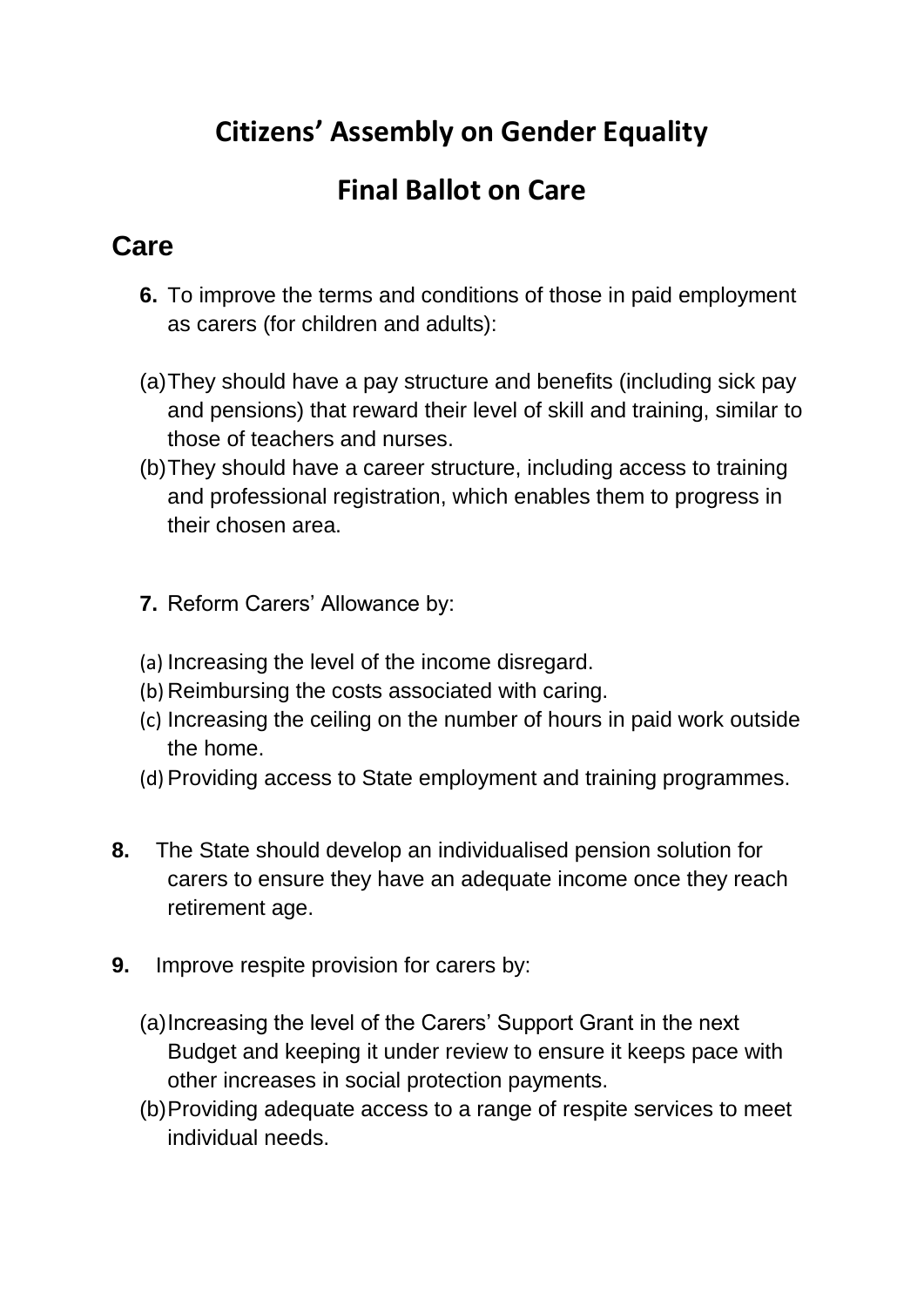**10.**Ireland should:

- (a) Over the next decade move to a publicly funded, accessible and regulated model of quality, affordable early years and out of hours childcare.
- (b) Increase the State share of GDP spent on childcare, from the current 0.37% of GDP to at least 1% by no later than 2030 in line with the UNICEF target.
- **11.** Paid Leave for parents should:
	- (a)Cover the first year of a child's life.
	- (b)Be non-transferable to encourage sharing of childcare responsibility between parents.
	- (c)Provide lone parents with the same total leave period as a couple.
	- (d)Be incentivised by increasing payment levels to encourage increased take up.
- **12.** Older people and persons with disabilities should:
	- (a)Be actively supported and resourced to live independently.
	- (b)Have access to person centred financial supports to serve their individual needs.
	- (c)Be enabled to participate as fully as possible in decisions on their care needs, based on principles of fairness, respect, equality and dignity.
	- (d)Be facilitated and resourced as much as possible if their choice is to be cared for at home.
- **13.**Provision for those who wish to be cared for at home should be improved by:
	- (a)Providing a statutory right for payment for home care packages as well as nursing care.
	- (b)Increasing the annual home care budget to meet growing demand and reduce waiting lists.